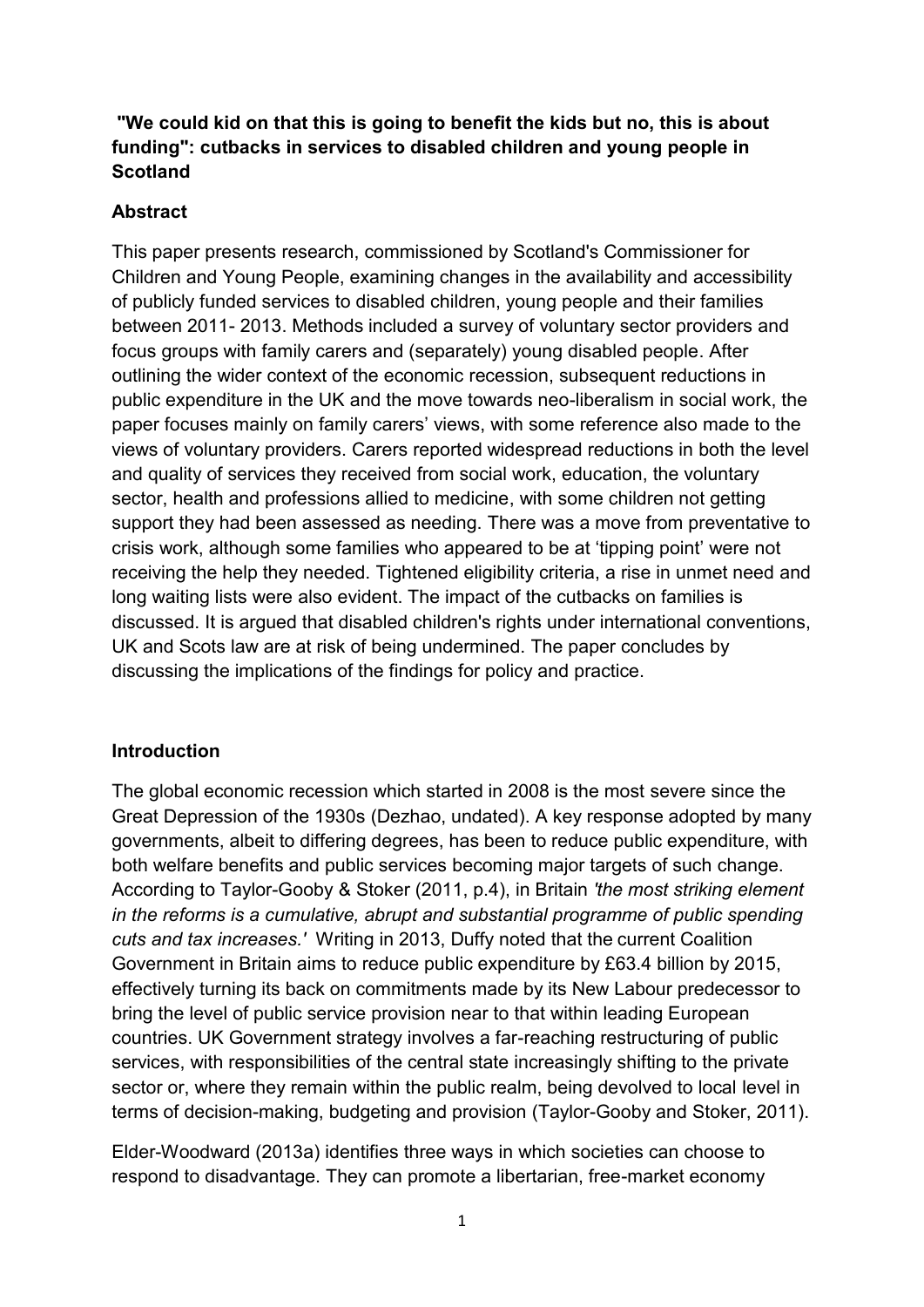involving minimal taxation and the provision of only emergency and security services: those who cannot fend for themselves are expected to rely on charity. Alternatively, societies can adopt Rawls' (1970) Second Principle of Distributive Justice which allows social and economic inequalities to exist so long as there are some benefits for the poorest. Thirdly, communitarian theories promote the idea of citizens joining together in solidarity, offering support to others on the grounds of their shared humanity rather than 'banking' one good turn now in the expectation that it will be returned later. Elder-Woodward (2013a: 274) argues that the UK currently adopts a utilitarian stance associated with the second approach, promoting 'the greatest good for the greatest number', leaving little room for unsupported minorities to flourish. Welfare is distributed not only according to individual need but also to individuals' or groups' perceived value. Taylor-Gooby & Stoker (2011:11) broadly concur, concluding that the UK has moved to a position of 'inegalitarian liberalism.'

This position is reflected in the recent growth in neo-liberalism and managerialism in some strains of social work ideology, policy and practice at both European level (Harlow et al., 2012; Diamond & Lodge, 2013) and within the UK (Ferguson & Woodward, 2009). The 'best value' approach highlighted in the English White Paper *Modernising Local Government*, (DETR, 1998) promotes economy, efficiency, effectiveness and quality in public services. In Scotland, best value aims to shift the focus of public services from provider to customer 'by delivering services people want to a quality they want and at a cost they can afford' (Scottish Office, 1998: 38). Some commentators see this as 'not dissonant' with social work values (e.g.: Fletcher 2000: 29) although challenging to implement within social work practice due to the latter having a poor public image, vulnerable service users with little political leverage, and complex services and structures which are difficult to evaluate. Ferguson & Woodward (2009) go further, arguing that 'best value' is part of the marketisation of care, undermining traditional social work principles and devaluing the professional social work role, resulting in a loss of autonomy for staff. The shift towards care management, for example, involving an increase in bureaucracy and a division between the provision and purchasing of support, has led to a fragmentation of day-to-day tasks, leaving social workers little time for direct work with service users

Alongside these changes has come an increase in demand for social work services, including children's and family services. The recession is one significant underlying factor, with rising numbers of people losing their jobs, sometimes compounded by losing their homes due to inability to keep up with mortgage payments: there is evidence that resulting higher stress levels have increased demand for social work support (Pemberton 2013). Some couples who want to separate cannot afford to do so, possibly contributing to recent rises in child protection referrals (Pemberton 2013). At the same time, cuts to services have seen a reduction of early intervention work, causing greater need further down the line (Hopwood and Pharaoh 2012).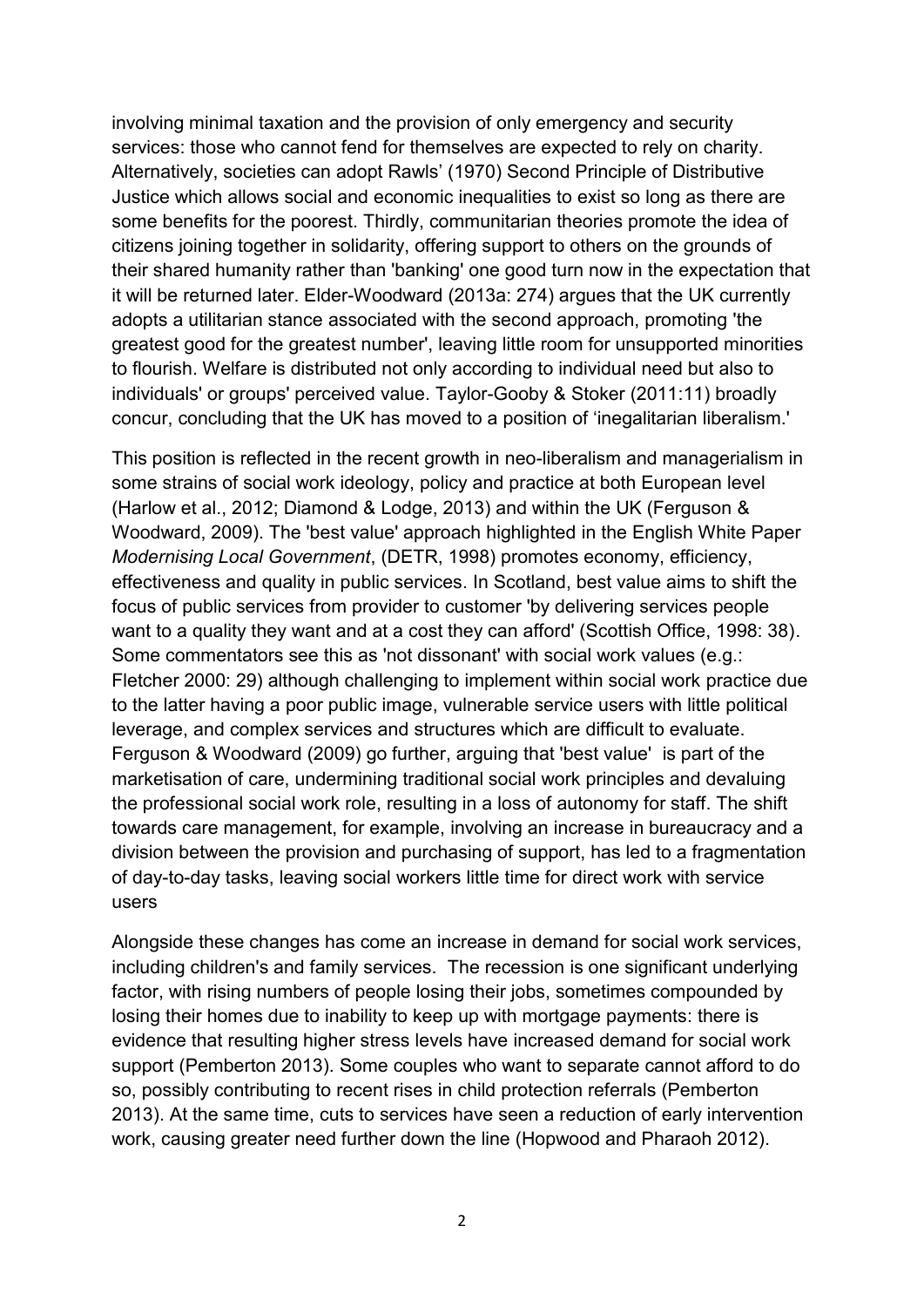These authors surveyed eight English local authorities finding, for example, that one had seen a 70% increase in social work referrals in 18 months.

Although Scotland currently remains part of the UK, in 1998 'devolution' saw the establishment of a Scottish Parliament with responsibly for developing policy and legislation in a number of areas including social work and health services. While welfare benefits remain a reserved power of the UK government, there have been some attempts within Scotland to 'buffer' the impact of UK wide cuts. In 2010 the Christie Commission on Public Services in Scotland called for a *'radical change in the design and delivery of public services ... irrespective of the current economic challenges, to tackle the deep rooted social problems that persist in communities across the country'* (p.viii). Its report highlighted the 'virtuous cycle' (p.6) the Commission would like to see between improving public service effectiveness while simultaneously nurturing stronger and better balanced economic development. However, it found that in reality services were often top down and unresponsive to individual needs and it estimated that 40% of public service expenditure could be avoided if a preventive approach was prioritised. At the same time, the Scottish Government's total budget was predicted to fall in real terms by over 11% between 2010-11 and 2014-15 (Christie, 2011), indicating that some reduction in public services was inevitable. A freeze on council tax rises over successive years has further reduced local authorities' income. The Government set up a £33 million Scottish Welfare Fund to help people in financial crisis and allocated a further £5.4 million to advice and support services to assist those most affected by cutbacks (Scottish Government, 2013). It is too early to comment on the effectiveness of these measures.

#### *What does this mean for families with disabled children?*

Cuts in welfare benefits and public services have most impact on the poorest in society (Wood, 2012). Disabled children are significantly more likely to grow up in poverty than non-disabled children (Shahtahmasebi et al., 2011). It has also been argued that the cuts affect disabled people, including those with severe impairments, disproportionately in comparison with the rest of the population because they tend to have lower incomes and higher living costs and many rely on both welfare benefits and public services. Recent research found that 81% of local authorities in England have set care eligibility thresholds at 'substantial/ critical only'; over half have closed a disability support service and 123 have increased charges to service users, some by up to 400% (Wood, 2012). A study funded by the Children's Commissioner in England explored the experiences of disabled children living in low income families, collecting the views of 78 children and 17 parents. It concluded that the impact of low income on ability to meet basic needs was often worsened by a poor standard of services, personal support and /or information.

The voluntary organisation Action for Children (2013) conducted a three-year study across the UK to examine the impact of government spending decisions on the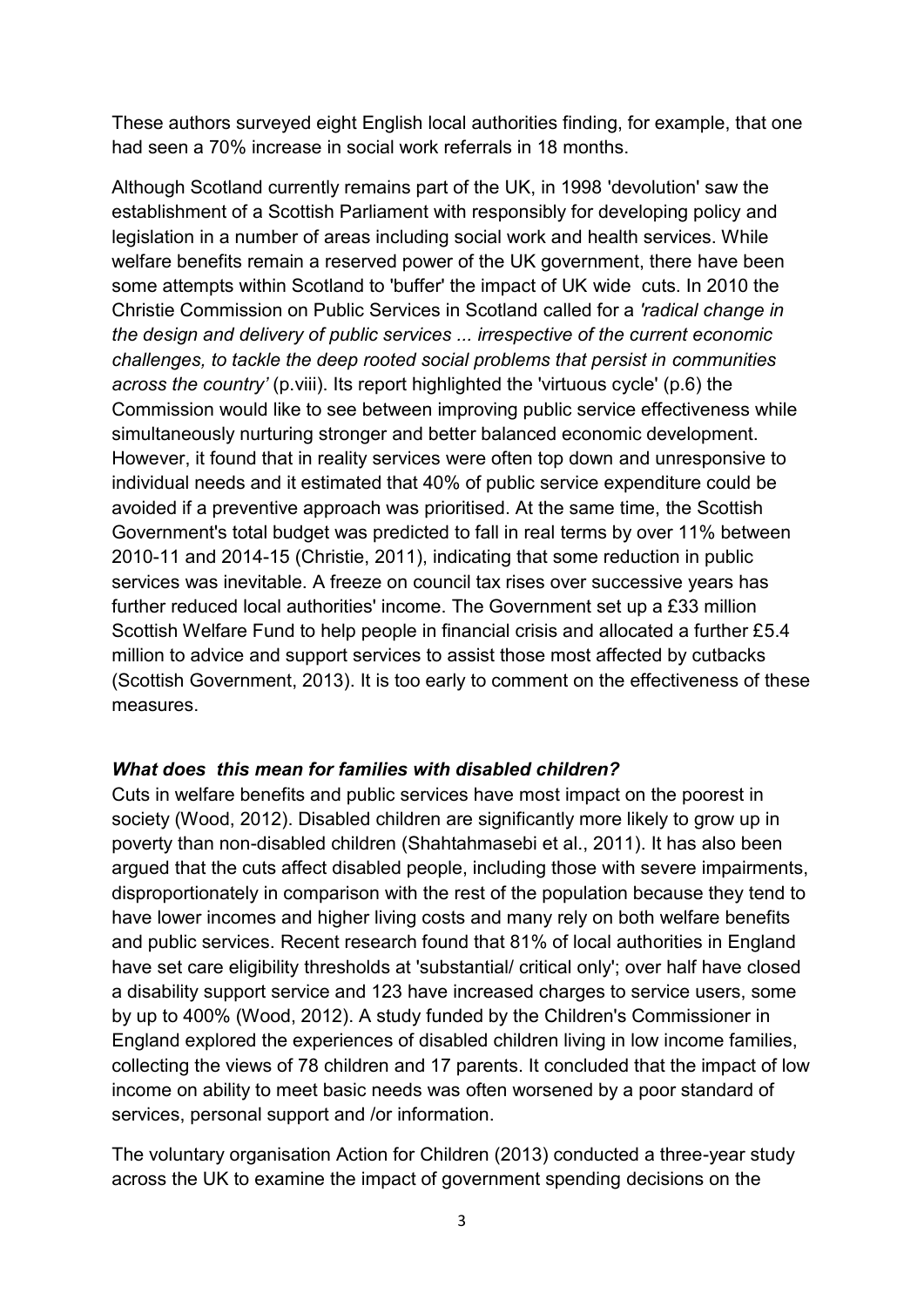children it works with, many of whom are disabled. They found that service infrastructures were fragmenting with a loss of early intervention work and a move towards dealing only with families in crisis. Of the 650 frontline managers involved in the study, 47% reported increased referrals, while 53% of services faced cuts in 2013 and 79% of staff contracts were due to finish by the end of the spending review period. At the same time, 83% of short breaks services for disabled children reported that demand had increased in the last year.

In 2012, Scotland's Commissioner for Children and Young People (SCCYP), who is appointed by the Scottish Government to promote and safeguard the rights of children and young people, commissioned a survey of local authorities to investigate whether, in their view, families with disabled children in Scotland were having difficulty accessing services due to changing eligibility criteria or assessment tools. The research found little evidence concerning the impact of the changed economic climate on services for disabled children, nor did the findings clearly point to tightening eligibility criteria or reduced levels of support (Lancaster, 2012). Rather, most local authorities reported that services for disabled children had thus far avoided the cuts. However, rising caseloads in most areas, along with no increase in budgets, implied an overall reduction of resource.

### **Research Aims**

Following on from Lancaster's report, in 2013 SCCYP commissioned a second study (the subject of this paper) to examine changes in the availability and accessibility of publicly funded services for families with disabled children, this time from the perspectives of voluntary sector providers, disabled children, young people and their family carers. This paper focuses primarily on carers' perspectives, but where appropriate also draws on service provider data, in relation to the following research questions set out by the Commissioner's Office:

1. Have disabled children and young people and their families experienced any changes in the provision or quality of services over the last two years? If so, what sort of changes? Are they for better or worse?

2. For those who have experienced changes in the provision or the quality of services, have those changes affected children and young people and their families and, if so, in what ways?

3. To what do they attribute such changes?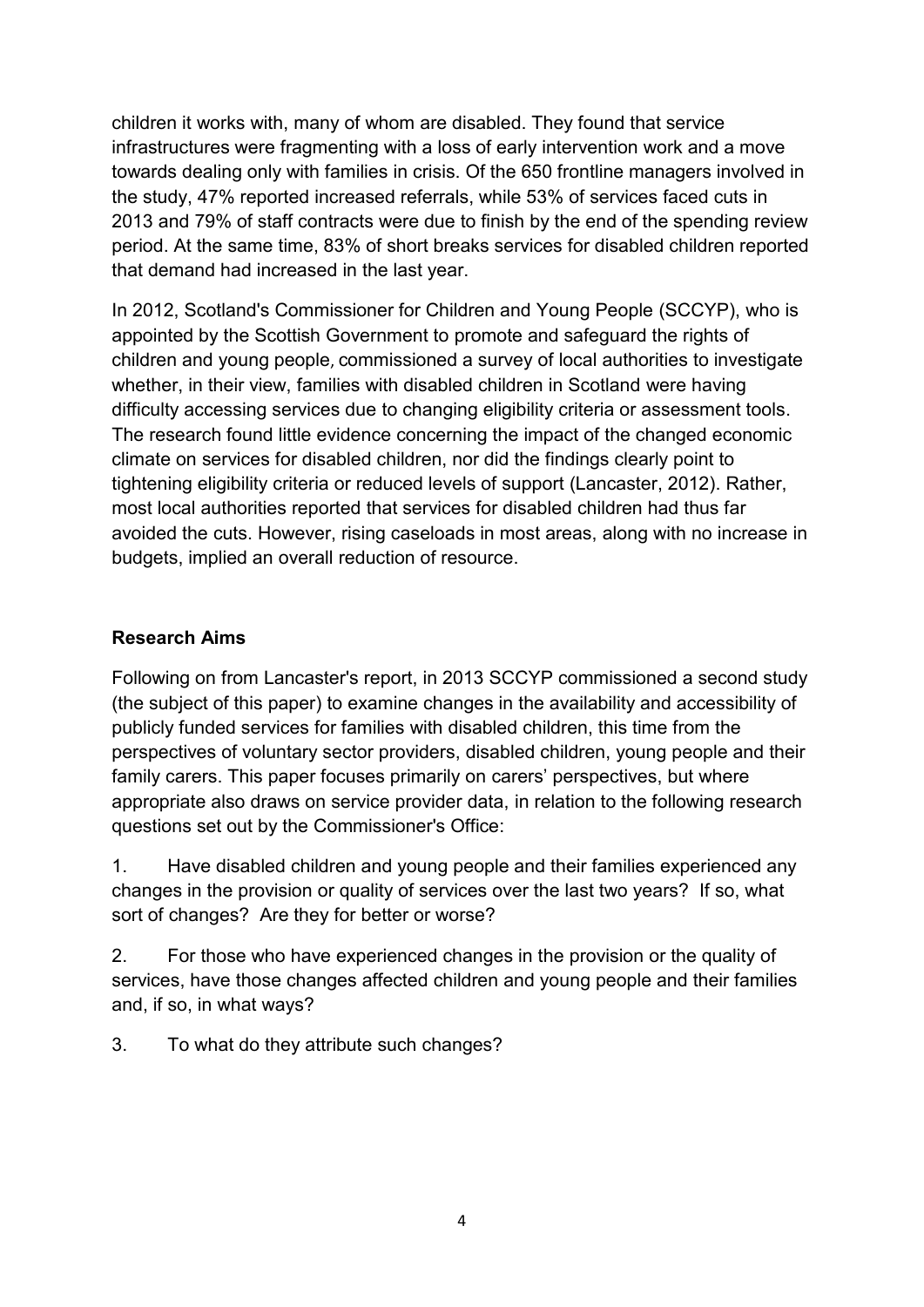#### **Methods**

Ethical approval for the study was sought from the University of Strathclyde Ethics Committee and written informed consent was later obtained from all the participants.

The views of voluntary sector organisations, providing publicly funded services to disabled children and young people aged 0 -18 and/or their families, were gathered through an on-line survey. Four voluntary sector 'umbrella' organisations circulated the survey on our behalf. There were some overlaps in membership between these bodies but we estimated that about 300 voluntary sector organisations providing services to disabled children and their families were contacted; 53 responses meeting the study inclusion criteria were returned. 79% (42 organisations) provided support to parents or advice and information: most agencies provided both. Almost all these providers also offered a range of other services, such as short breaks, leisure facilities, play schemes, educational support or support for self-advocacy. Twenty respondents said they catered for disabled children irrespective of impairment type, the remainder also catered for a range of needs, with only four having a specialised focus.

Ten focus groups were conducted with family carers across Scotland, recruited through voluntary sector organisations and, in one case, a local authority. The agencies were asked to use the following selection criteria: a mix of mothers and fathers, parents of children with a range of impairments, and some families known by the voluntary organisations to have experienced a change in services over the last two years. Between 2 and 12 participants attended each group with a total of 56 and an average of 5 per group. Two facilitators attended each group and carers were asked to respond to questions based on a semi-structured topic guide. (With participants' permission, the discussions were audio-recorded and transcribed

Five focus groups /group interviews were held with young disabled people aged 12- 20<sup>i</sup>, again recruited through voluntary sector organisations. In all, 18 young people with a variety of physical, sensory and intellectual impairments took part, ranging from a joint interview with two participants to a focus group with five. These are not discussed here but the methods and findings are reported in Stalker et al (2013).

Analysis of the qualitative data was informed by the approach set out by Braun & Clarke (2006) who identify six stages to thematic analysis: becoming familiar with the data, generating initial coding, searching for themes, reviewing themes, defining and naming themes and producing the report. Attention was paid to responses which differed from the norm to ensure the full range of views and experiences was reflected in the reported findings. Given the short timescale of the study, time did not allow for two researchers to analyse the same dataset. Instead, different team members took responsibility for analysing each data set and consulted on draft results with one or two colleagues who offered comments and critique. The lead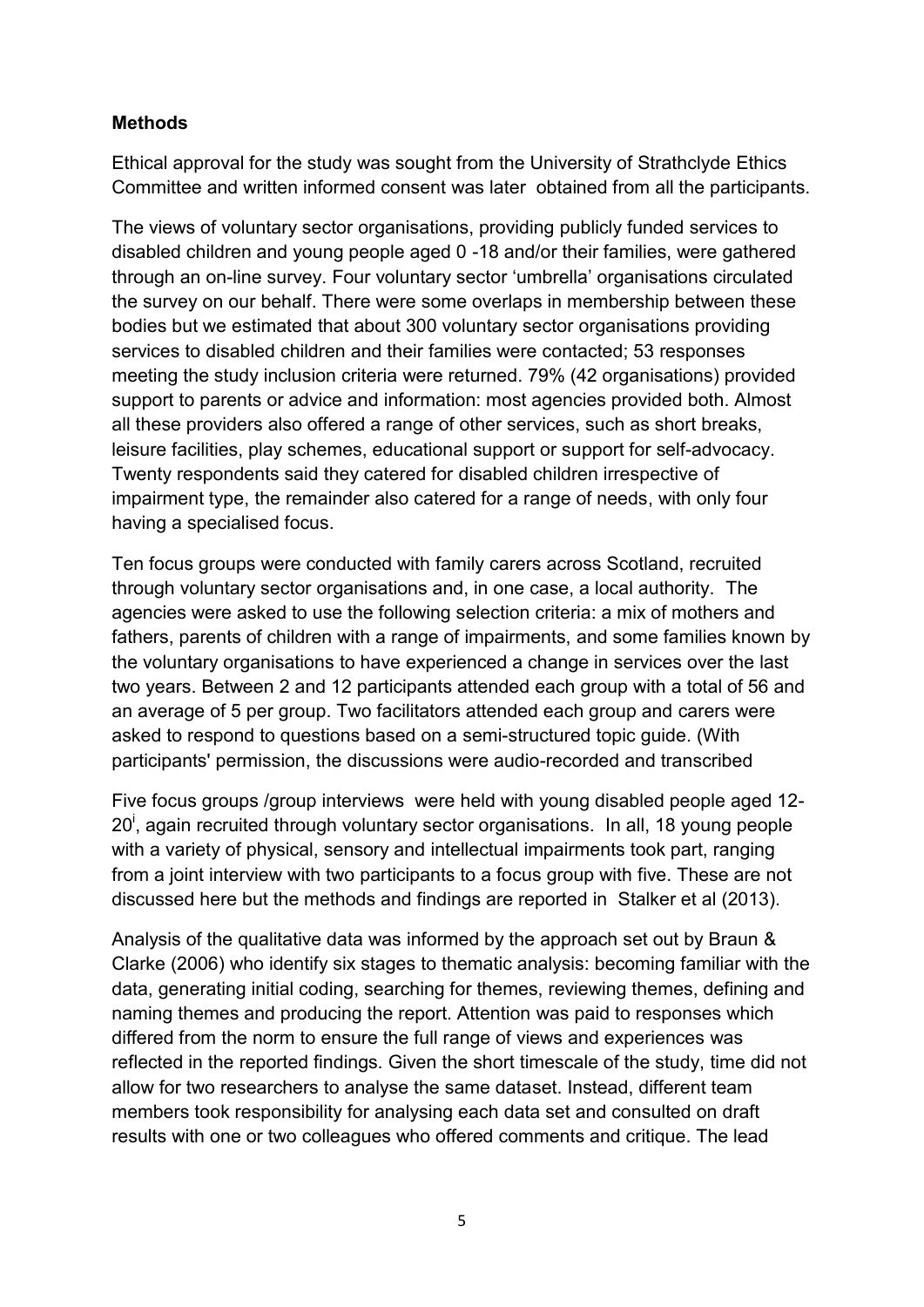author was then responsible for bringing the different sections together in the final report.

This study had a number of limitations. The organisations which recruited carers on our behalf were asked to invite at least some parents whom they knew to have experienced reduced support, thus possibly creating a biased sample: claims cannot be made for their 'representativeness'. In the fourteen weeks available for the study, there were limits to what we could control for and thus, caution should be exercised when extrapolating from the findings.

Secondly, this research did not canvass the views of staff in public bodies. The report can however be read alongside the Stage One research (Lancaster 2012) which did include local authorities' views.

# **The sample of family carers**

In all, 56 people took part in the focus groups, 46 mothers, seven fathers , a foster carer (male), a grandmother and a grandfather (the child's parents also being present). Between them, they had 62 sons and daughters aged between 2 and 20 with a wide range of physical, sensory, intellectual and communication impairments. (Some carers had more than one child). Some children had life-limiting conditions and others were on the autistic spectrum. Focus groups achieved a good geographical spread across Scotland, from Inverness in the north to Dumfries in the south.

### **Findings**

### *Widespread reductions and withdrawal of services*

The majority of carers in every group reported changes in some aspect of the support which they or their child received during the last two years and in most cases, this was a reduction or, in some cases, withdrawal of services. This had occurred within a wide range of provision - social work, education, voluntary organisations, health and professions allied to medicine. For example, one local authority had closed all holiday play schemes for disabled children, while a number of families had seen their social work support withdrawn, carers being told that they no longer needed it. Similarly, when a staff member left post, s/he was not always replaced, resulting in a loss of service - this had happened in the case of social workers, sitting services and befrienders (the latter two services being provided by third sector organisations). More commonly, the level of support was reduced: thus the hours (or in some cases, days or even weeks) a child was allocated for short breaks, social clubs, play schemes or with a befriender had been decreased, as one father reported about a short breaks unit: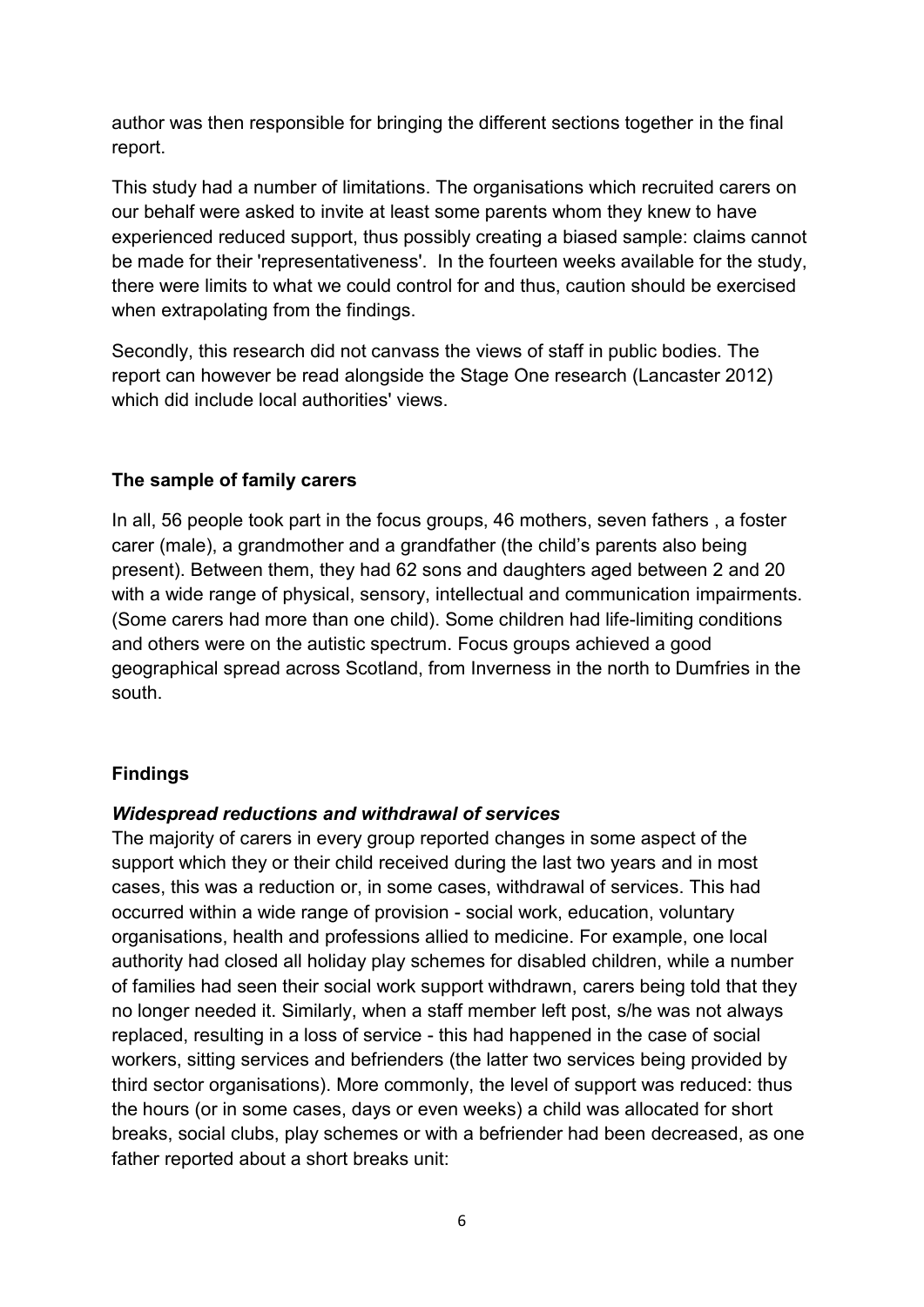*I'm assuming it's because other people are not getting local authority short breaks from elsewhere, maybe due to cuts. There are a lot of new families: there is huge demand for [this unit] because the quality is so high*.

Carers had seldom been consulted about reductions to their child's support and were often simply informed about it by letter or telephone: this included instances where a service was withdrawn. Only one parent reported that their child had been asked for his view about the support he would like. Some carers reported that, even when their child had been assessed as needing support, it was not always forthcoming. For example, one mother had been told her son would receive eight days of shortterm care during the Christmas holidays but he only got five hours. In several cases where young people had been assessed as needing one to one support, at school and /or social clubs, it was not provided, a situation described by a foster carer as 'setting the boy up to fail'. It had also been found that, where a 'new' service was offered to a family, an existing one was reduced or withdrawn, as this mother explained:

*If [a child] has a pot of money, just say £5000...if they take in a new service which takes it up to £8000, they [social workers] either need to go with the begging bowl higher up the chain to get another £3000 or they need to cut what you already have in order to keep everybody up the stair happy, so it's easier for them to say to you, 'we're going to cut your service' than it is to go up the stair and say 'WE NEED an extra £3000' in order to have these two services [for this child]".* 

Also implicit in this account is a perceived failure of social workers to advocate on behalf of carers. However, other examples were given of social workers designing support packages, to meet assessed needs, which met carers' approval but were subsequently rejected or reduced by managers.

'Hidden' cuts were reported in several schools, due to higher numbers of pupils but no increase in staffing levels. One school, however, was facing a 3% cut in its staffing budget from August 2013; carers wondered how this could be achieved without putting their children, who had severe complex needs, at risk:

*We're getting little enough as it is.. In [my son's] classroom, there is only three of them [personal support assistants], and the services are getting worse and if they're going to cut the money, they're already over-stretched...*

There were also reports of services trying to 'do things on the cheap' to save money. One example of this concerned a boy aged 14 with a life-limiting condition who used a wheelchair. An assessor in an NHS wheelchair and seating service was described as a 'jobsworth' by the boy's mother: "*he had a form to fill in and had to tick all the boxes, saying 'your son can't really have this chair because it's going to cost a lot of money'".* When the family threatened to go to their MP and the press, the appropriate chair was provided. Three carers were of the view that a service provider had deliberately withheld information from them - about direct payments, short breaks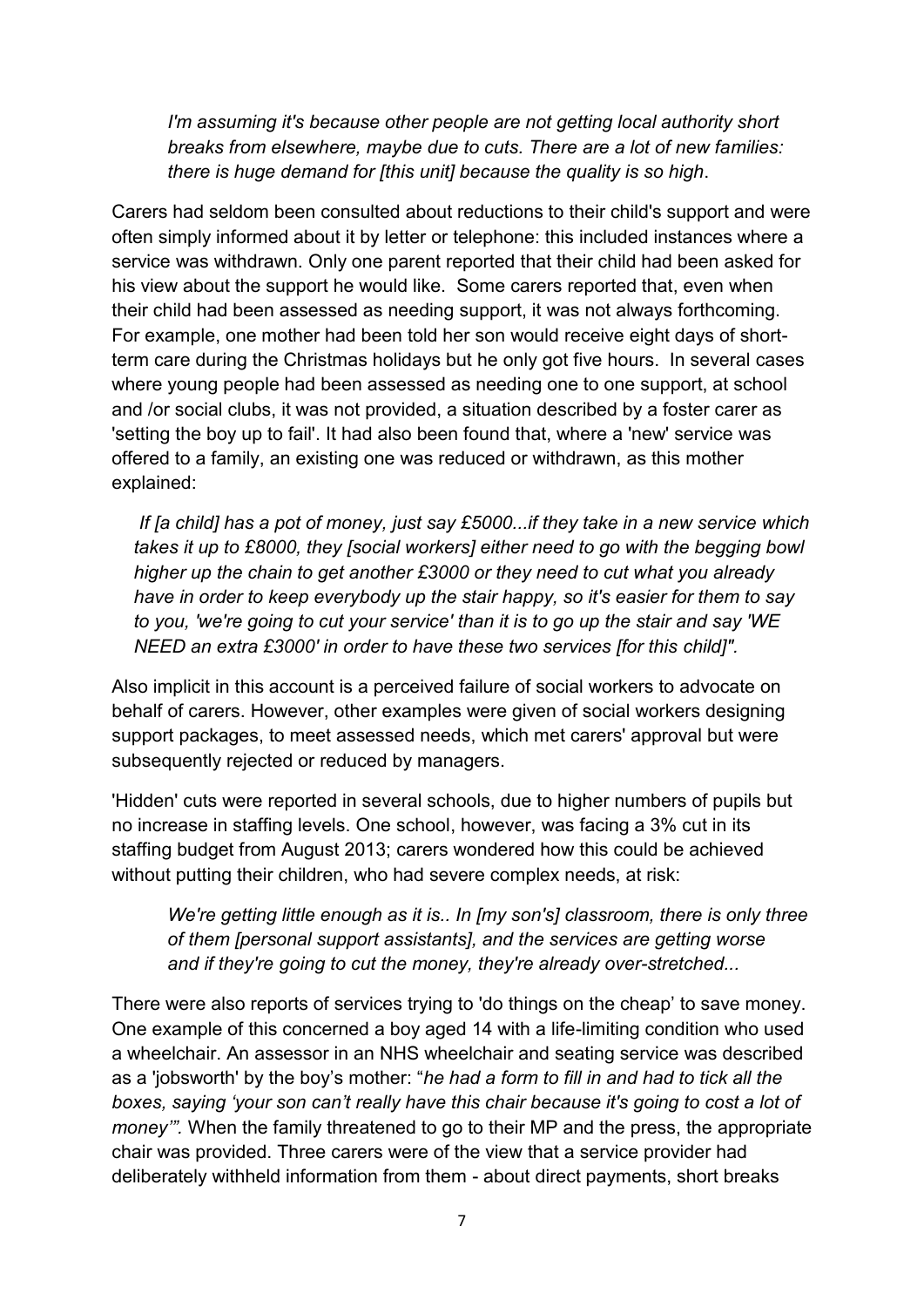and housing adaptations - in order to save money. This was echoed by a service provider who commented:

# *Social workers...misinform parent about direct payment saying 'you can only have one rate as a PA' as this is the cheaper rate rather than the agency rate.*

Another aspect of changing policy and practice about which some carers were sceptical was inclusion, a finding reported in previous research eg: Dean (2003). Several lamented the closure of day centres which they had hoped their son or daughter would attend on leaving school: they resisted the idea of 'locality services' offering mainstream opportunities to young people, sometimes on a one- to-one basis. While describing themselves as not necessarily opposed to inclusion or independent living in principle, many carers considered this unsuitable for their son or daughter because they did not believe that other young people would make friends with him/her; several had experienced name-calling and other forms of lowlevel harassment in community settings. One mother had been told that her 16 year old son, who had 'challenging behaviour' and currently was assessed as requiring two-to-one support, would be quite capable of attending music classes at mainstream college on his own. Several carers felt that social workers had an unrealistic view of the young people's abilities – but also thought that inclusion was, again, sometimes promoted in order to reduce expenditure.

Similarly, there was a widespread view that direct payments and the introduction of self-directed support (implemented across Scotland in March 2014, although a few pilot schemes were in operation during our fieldwork period) was primarily a moneysaving exercise. Only four carers had direct payments/ self-directed support in place and held mixed views about them. While appreciating the choice and control it gave carers in arranging their child's support, there was a view that carers' unpaid labour, in terms of undertaking the associated organisation and administration, reaped financial savings for the local authority. One family, whose current short breaks allocation amounted to £21,000 per year, had been offered a direct payment of £8000 to purchase alternative provision.

Nine of the voluntary sector providers completing the survey had increased charges for their services. Carers in three areas reported that charging had been introduced for social or play activities. In one focus group, we were told that some children could not attend their usual holiday playscheme, run by a voluntary organisation but funded by a local authority, because their carers could not afford the fee of £34 per day (or £68 where a child required two-to-one support).

A small number of carers reported an increase in support. This was often as a result of an increase in their child's 'challenging behaviour', a deterioration in family circumstances (such as parents separating) or following intervention by a local or central government politician whom the carers had approached for help after experiencing long delays in securing support.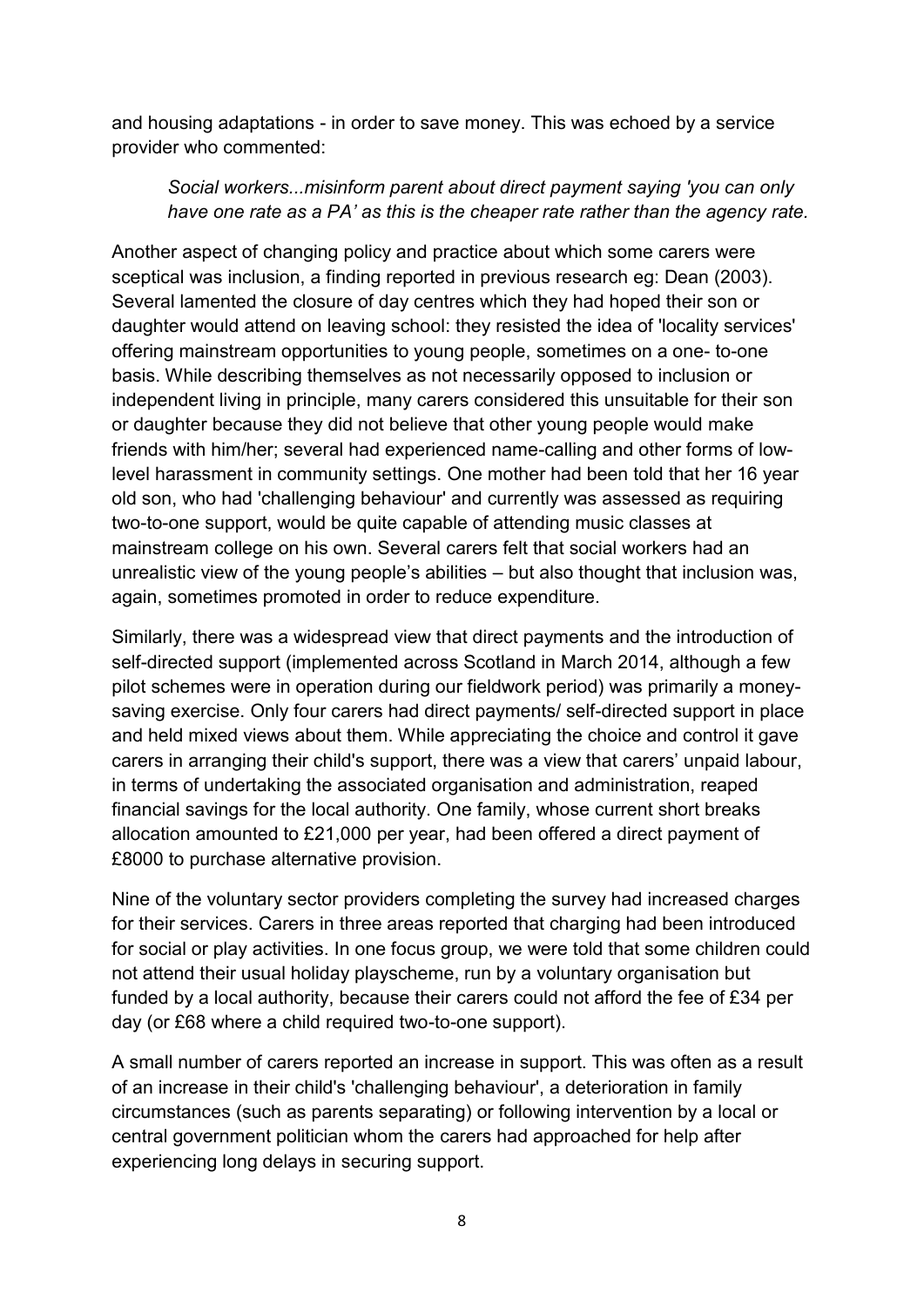### *A shift from preventative work to crisis intervention*

Nineteen voluntary service providers (32%) responding to the survey reported that local authorities had tightened eligibility criteria in the last two years, thus restricting access to voluntary sector services. A further 23% were aware of changes planned for next year. Several added that funding was now only available for 'complex' cases, defined in terms of a child's level of impairment and its impact on the family, or else where children were 'at risk' or a family at 'crisis point'. Certain children, including those with learning disabilities or with autism, were identified as 'not getting any help'.

This was reflected in carers' experiences of being turned away from services or being told they were coping adequately with little or no support. Several had requested social work support but had been told they could not have it, either because they 'did not need it' or because of staff shortages and cutbacks. Very few carers referred to eligibility criteria and it was not always clear whether or not a proper assessment or review of need had been carried out although some had been told they were 'a low priority'.

Carers often felt the decision that social work was not required was made too quickly, without investigating family circumstances properly. A mother, who had tried several times to secure social work support, reported:

*On one occasion somebody got back to me; a lady came to visit me at home and we had a long chat about things and she said, 'that's all very unfortunate but because of the cuts there's not a lot we can do for you'.*

In only one case was it reported that a local authority had broadened eligibility criteria for referral to the voluntary sector: this was for families whose social work support had been withdrawn. One mother commented that whereas in the past, in her authority, families with disabled children were *offered* short breaks (and indeed the original purpose of short breaks was seen in preventive terms), now they had to appear in front of a panel and 'fight' for the service. Another said:

*It always comes down tae [to] money and it seems in a lot of situations that they only, if they do anything they only do it when somebody gets to crisis point.*

A view shared by many was that social work focused almost wholly on families with child protection concerns, at the expense of those with disabled children, despite the latter's high support needs and stress levels. The opinion was expressed that, so long as they did not mistreat their disabled children, these families would get limited support, with one parent suggesting that if he threatened to assault his children, he would get more attention from his social worker. Another father admitted that he had come close to this on one occasion and described the social work response: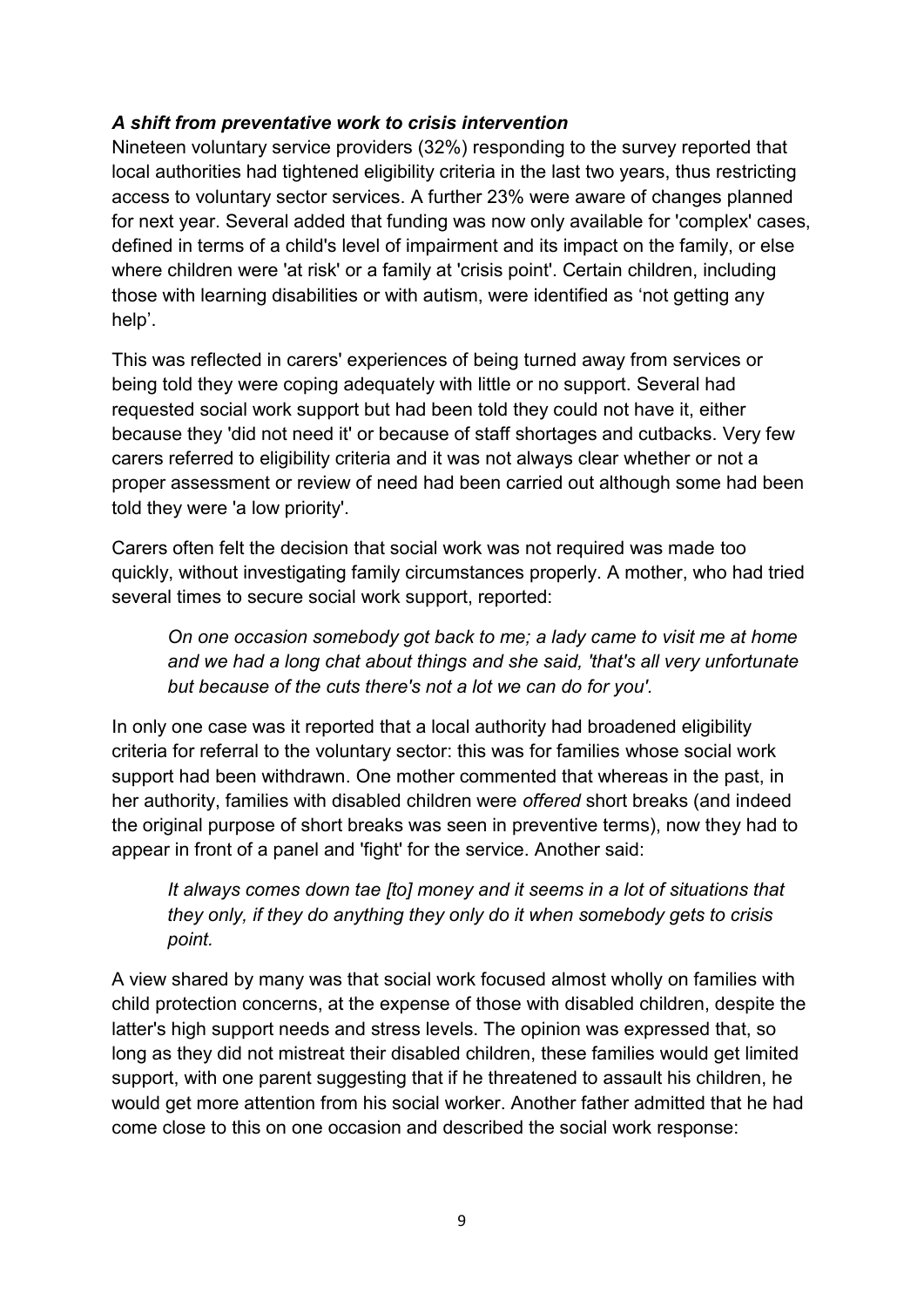*At one point we rang up [a crisis team] and I'd lost it with [a nine year old boy] and I'd literally grabbed hold of him by the collar and just pushed him across the room and sat him down and I was shaking like a leaf and I rang social services and I said, look this is what I've just done to my, I've just grabbed him, you know pushed him down, and they said to me, 'I'll come round and I will speak to you in the morning' but the following morning they cancelled; it was three weeks later when a social worker turned up.*

This incident indicates that even when families with disabled children are in crisis, they may not always receive a prompt response. Given that disabled children are three to four times more likely to be abused than their non-disabled peers (Jones et al., 2012), and despite the fact that most parents provide loving and secure homes for their disabled children, it is vital that social workers are aware of heightened risks and take prompt action when concerns arise.

#### *Unmet need*

Reductions in support to families with disabled children led to an increase in unmet need. Some of this was reflected in long waiting lists, highlighted by voluntary service providers and carers alike, for example for 'child in need' assessments, carers' assessments, direct payments, short breaks, sitting services, CAMHS teams, autism assessment and diagnosis, physiotherapy, occupational therapy, aids and equipment and home extensions. Some families waited between one and three years for such assessments or services.

However, voluntary sector providers also expressed concern about unrecorded need in relation to families whom they perceived as requiring support but who did not meet raised thresholds of eligibility and thus did not appear on waiting lists. A single parent under much stress due to her son's challenging behaviour only 'scored' 19 points for short breaks but needed 25 to qualify: she therefore received none. In some cases, the eligibility criteria were less clear: one mother had been told her 14 year-old son was 'too old' for short breaks while a third was informed, when her son's weekly sessions at a fitness class were stopped, that 'he'd had enough hours'. In several focus groups, carers highlighted the scale of unmet need:

*We are a small group of people here that are representing a much larger problem; there is a much larger social problem here than just what's sitting in front of us...there are children out there that have got more serious disabilities that needs aren't being met either.* 

It was evident from survey and focus group responses that many families relied heavily on one provider or professional (usually within the voluntary sector but sometimes a local authority) for both practical and emotional support and would be badly hit should that be withdrawn, as this voluntary organisation noted:

*With only a 9 month contract being given to us from the local authority, we could find that, come January 2014, [we] no longer provide the contracted*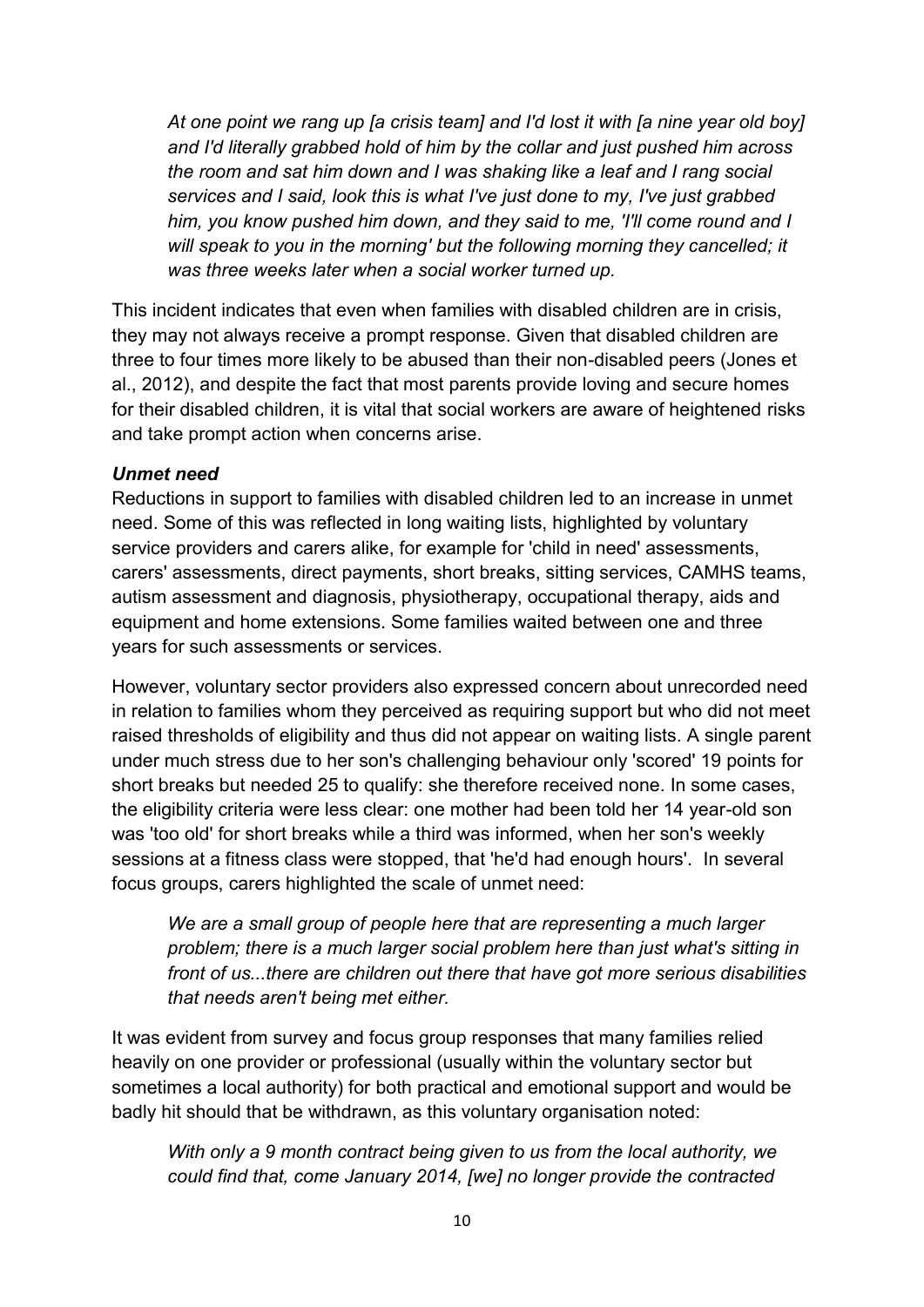*service. This would mean many families who have a child with a disability would have no support at all. Many of our families only have [our service] and this only equates to 14 sessions per year.*

### *The impact of cutbacks on families*

Carers were keen to emphasise the benefits children and young people derived from attending social and recreational activities. As well as enjoying themselves and having fun, the young people mixed with their peers, made friends, gained confidence and social skills and had something to look forward to. When such activities were reduced or cut, children could be left, at best, disappointed and bored but sometimes 'low' and isolated. An after-school club in one area had been...

*...one of the first things to go which was a shame as he loved spending time with his friends and his peers 'cause really you know when John's not at school, or the Bounty Club, he's quite isolated.*

For young people on the autistic spectrum, holiday play schemes were also important in providing continued routine and structure outside school term time. In the authority which had stopped funding holiday play schemes, a parent commented:

*I don't think people realise the impact it has on children like that. It's ok to say 'there's no money', but the reality is for us trying to get our children back into a routine after that, it's like hell.*

A voluntary sector provider highlighted the wider long-term impact of the cutbacks:

*Visually impaired children need habilitation training promoting personal independence from an early developmental stage if they are to be successful, confident adults who are economically independent and full members of Scottish society. We are failing them by not addressing this from infancy... Local authorities' stock answer is 'we have no money'. It is tragic.* 

As for the carers, where loss of support led to increased stress and feelings of not coping, some admitted they had lost confidence in their parenting capacities. Many expressed feelings of stress, anxiety and sometimes depression caused and /or exacerbated by reduced support and this was echoed by many of the voluntary providers completing the survey, one of whom commented:

*Children and families are being let down in the current climate and as an organisation we have seen relationships break down completely and children have gone into the care system.* 

Cutbacks in support to the disabled child could also affect siblings, with carers less available to spend time with them: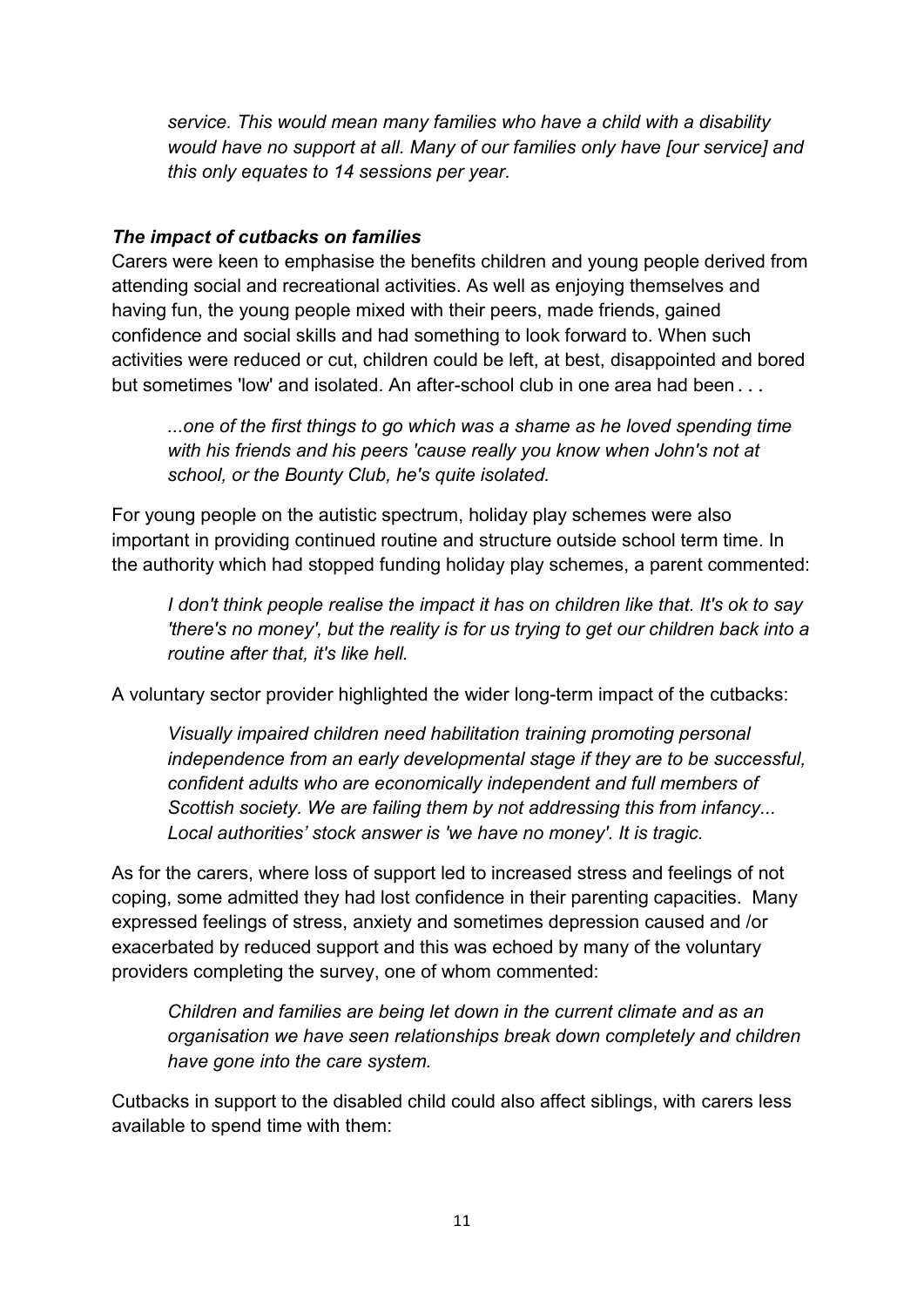*I found it was a good break not just for myself but for my other son as well... when we could go out and we could do things we couldn't normally do with David...or even just have a chill out day watching DVDs.*

Many carers expressed anxiety about the future, both in terms of future cutbacks to public services which many expected and because several had been informed by social workers that their child's needs would decrease when s/he left school, a notion they did not accept. Some were also aware that, although they had short-term protection from welfare benefit cuts as a result of the UK government's decision to postpone certain changes affecting disabled children, this was set to change in the future. Parents of young people receiving Disability Living Allowance questioned the fairness of re-assessing their child's entitlement, given that the benefit was originally awarded 'for life'. A couple of young men had already had their DLA discontinued.

#### **Discussion and conclusions**

There are striking differences between the results of this research, which sought families' and voluntary sector providers' views about the availability and accessibility of public services, and those reported by Lancaster (2012) on the same topic but based on Scottish local authorities' perspectives. The two studies were conducted a year apart which probably accounts for some differences but both used surveys to elicit service providers' views, suggesting the difference is not methodological. This second study has found evidence of reductions in local authority budgets and services for disabled children, tightening eligibility criteria and support being removed without review or reassessment, contrary to the accounts of most local authorities in Lancaster's study. Decreased level and quality of services has led to less choice, long waiting lists and higher levels of unmet need. There has been a clear shift away from preventative work and early intervention, despite the Christie Commission (2011) highlighting these as a priority for public services in Scotland. Both carers and providers reported that families with disabled children were only helped when they reached crisis point, but the research also heard from families who appeared to be at 'tipping point' yet were not receiving the type or level of help needed. Making difficult choices about resource allocation is not, of course, a new challenge for public services and some changes to family support may have been linked to children's changing needs, new policy directions and competing demands from different user groups. However, these factors are being played out in the context of the austerity measures discussed earlier and carers themselves overwhelmingly attributed the changes they were experiencing to financial cutbacks. While it may be invidious to pick out certain groups of children as missing out more than others, it was noticeable that difficulty meeting the needs of children on the autistic spectrum was a recurring theme, along with reports of poor staff training in this regard and rising numbers of children being given this diagnosis (see also Weintraub 2011).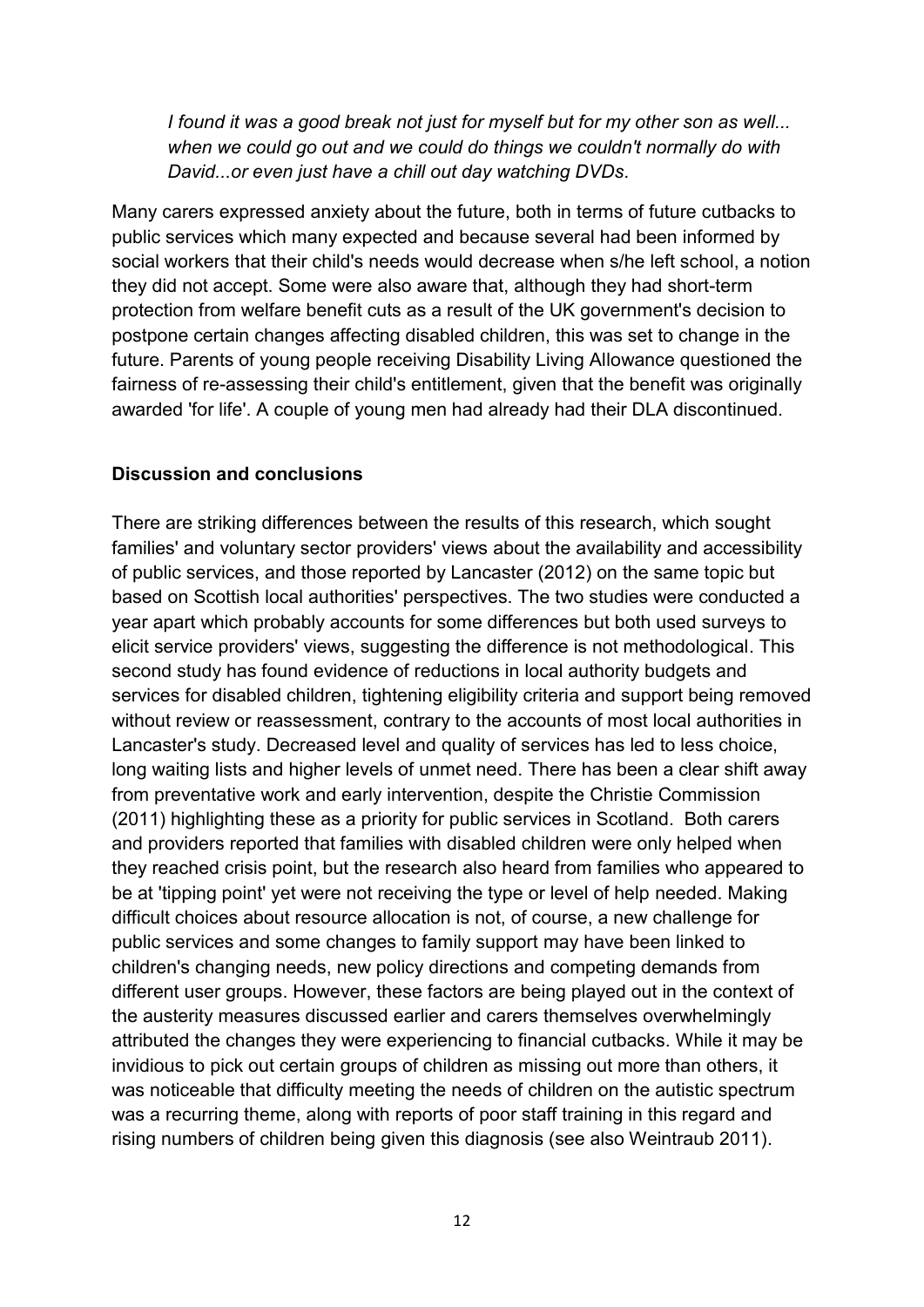The study findings point to a real danger that children and young people's entitlements under international conventions, UK and Scots law are being eroded, namely the UN Convention on the Rights of the Child (1989), the UN Convention on the Rights of Persons with Disabilities (2006), the Equality Act 2010, the Chronically Sick and Disabled Persons (Scotland) Act 1972 and the Children (Scotland) Act 1995. (Equivalent legislation to the last two Acts exists across the UK). The Children (Scotland) Act 1995 places a general duty on local authorities

*to safeguard and promote the welfare of children in need in their area and, so far as is consistent with that duty, to promote the upbringing of children in need by their families by providing a range and level of services appropriate to the children's needs.* (Scottish Office 1995; section 22(1)).

Disabled children are identified as 'children in need' and therefore local authorities have a range of statutory duties towards them.

In addition, under the Children (Scotland) Act 1995 (and the UNCRC), public bodies have a duty to consult disabled children about matters affecting them, using accessible methods, and to take their views into account: our findings suggest this is not happening. The Children (Scotland) Act 1995 requires authorities to seek parents' views as well. The same legislation places a duty on local authorities to formally assess a child's needs if parents ask them to do so. It was evident from what various carers said that this was not happening consistently. Under the Chronically Sick and Disabled Persons (Scotland) 1972, where a child is assessed as needing specific services such as aids and equipment, practical help in the home, assistance with travel or recreational facilities, and is eligible for them, then the local authority must provide them. Our findings suggest that some authorities may not be complying with this section of the Act: the duty may, on the other hand, help explain why eligibility criteria are being raised. A final legislative point worth stressing is that judicial review<sup>1</sup> has shown that it can be unlawful to reduce or withdraw services from disabled children without prior reassessment or review of their needs. In several cases reported in this study, if a review had taken place, carers were not involved in or even aware of it, which clearly they should be.

The research suggests that some carers have a low sense of entitlement to services and that levels of trust in social work and other care staff are variable, with references to information and occasionally disinformation being given out. While a few carers spoke highly of their social worker, others perceived the latter as failing to advocate on their behalf. In addition, policy and practice developments seen as progressive by many practitioners, such as inclusion, independent living and selfdirected support, were less welcome to some carers, partly because such initiatives were seen as inappropriate for their son or and daughter and partly because they were perceived as primarily money-savers. It has been argued that certain key ideas

**.** 

.

<sup>&</sup>lt;sup>1</sup> See<http://www.publications.parliament.uk/pa/ld199697/ldjudgmt/jd970320/barry01.htm>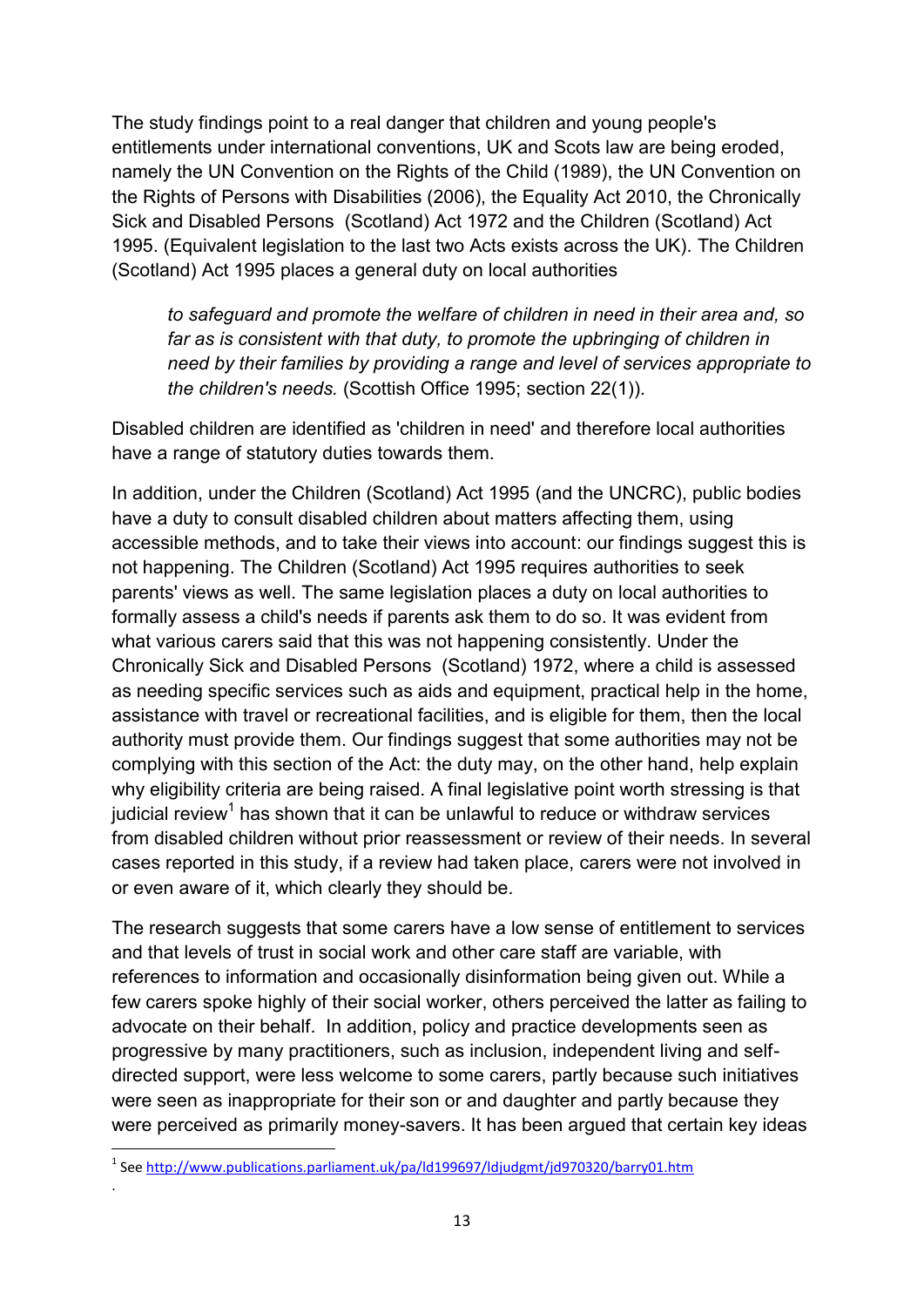developed by the Disabled People's Movement, such as the social model of disability, 'independent living' and 'co-production', have been appropriated by governments developing polices which actually disadvantage disabled people. Morris (2011: p.12) comments:

*Crucially the funding is lacking for the infrastructure of advice, support and advocacy required to enable people to truly exert control over resources (Beresford, 2009) and the emphasis is instead on personal budgets and direct payments as mechanisms for expanding the private market in social care, reducing the role of local authorities as providers.*

It would be naive to hold social workers, or other front-line staff, wholly responsible for the undoubted shortcomings in services to disabled children and their families. Looking at the findings in the light of the austerity measures pursued by the UK government and the limited budgets available to Scottish local authorities, referred to in the introduction to this paper, it is evident that decisions made at higher levels are adversely impacting services to disabled children. In addition, the new managerialism within social work has resulted in reduced autonomy for front-line social workers and less time available for direct work with service users (Pemberton 2013): this was illustrated in our study by reports of social workers devising care packages which senior managers rejected, and the difficulty many carers experienced in contacting their social worker. However, recent years have seen a growing resistance on the part of some social work practitioners to those aspects of neoliberalism which threaten more social democratic principles and practices underlying the welfare state and intrinsic to the social work profession (Harlow et al., 2012). They have emphasised the importance of understanding the organisational, political and economic contexts in which social work is played out (Ferguson & Woodward 2009).

### **Policy and practice implications**

This section highlights key implications for policy and practice arising from the findings. These are presented in general, rather than Scotland-specific, terms.

Perhaps the most obvious lessons from the research are the need to ensure that public bodies consistently uphold disabled children's rights under legislation and international conventions, and the value of preventive work and early intervention. More effort should be made to consult young people about services, both on a oneto-one basis about individual support but also at a group level regarding wider service design and delivery. The views of children on the autistic spectrum and those from Black and minority ethnic communities should be included: this research identified particular difficulties meeting the needs of the former group, while the latter were conspicuous by their absence.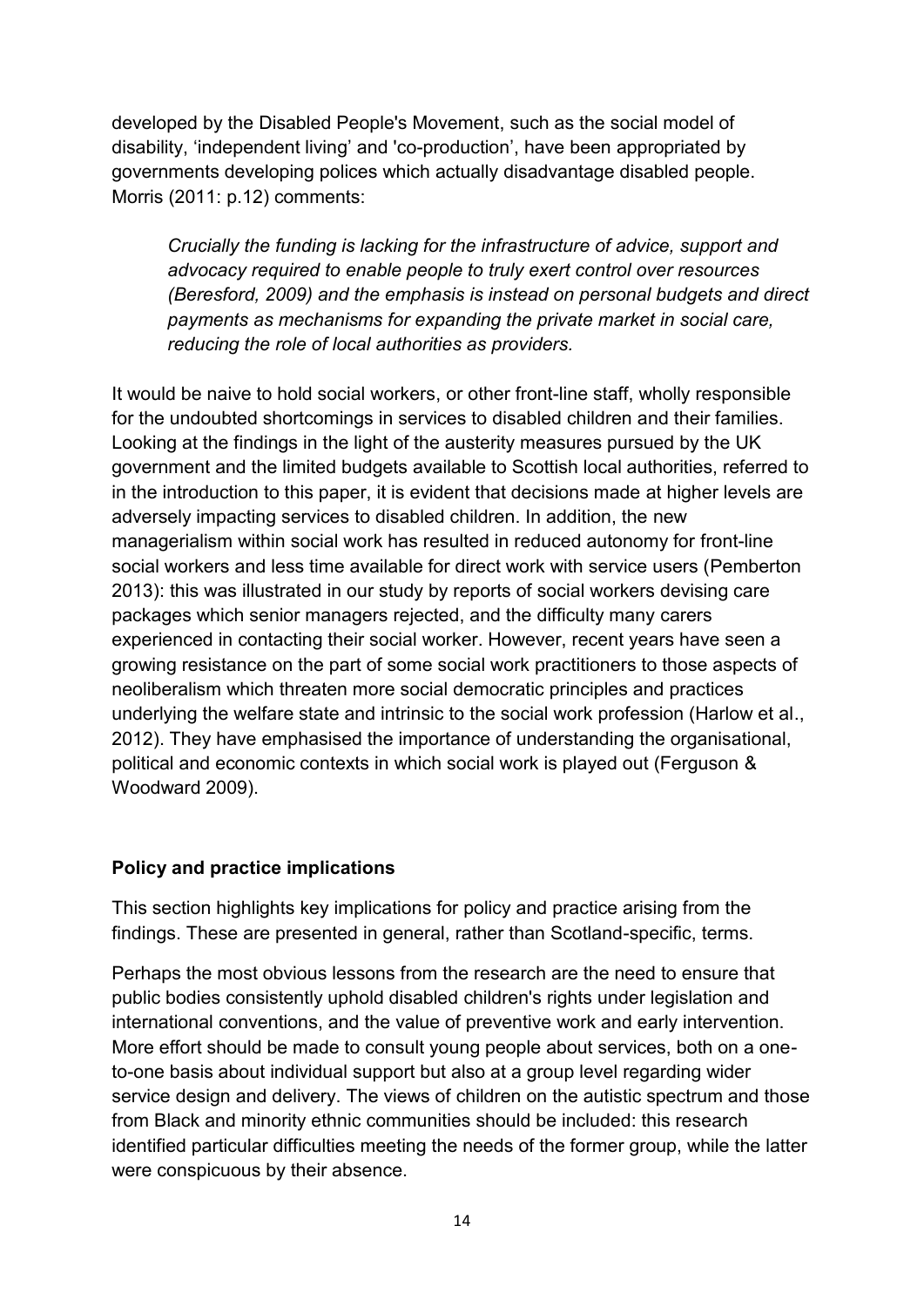Local and central governments have responsibilities to allocate sufficient funding to meet disabled children's needs and staffing levels should be adequate. Regular monitoring and active management of waiting lists would be helpful for both service providers and families. At a broader level, national inspection teams could consider investigating the level and quality of services to disabled children and their families with a view to issuing guidance to authorities.

Like many studies, the research findings about poor practice suggest a need for better focused staff training. This applies to staff at all levels and should include input on disability equality, disabled children's and their carers' legislative rights, communicating with disabled children and autism awareness.

Schemes promoting individual budgets, such as direct payments and self-directed support, were initially conceived as a way to give disabled people choices about and control over their support, facilitate use of mainstream facilities and promote inclusion. They should be used in that way and presented in those terms to carers and young people, highlighting the benefits of such schemes.. Support to help carers set up and administer the schemes should be available.

There is a need for many more social and recreational opportunities for young people: such schemes should be protected from cutbacks so far as possible. Under the Children (Scotland) Act 1995, disabled children's siblings are also 'children in need'. Authorities could usefully investigate demand for sibling support groups, the benefits of which have been highlighted elsewhere (Naylor & Prescott, 2004).

Elder-Woodward (2013b) argues that society should take a broad view of the nature and purpose of services to disabled people (and other citizens), focusing on the *value* rather than the *cost* of care. The value is not just to the service user and their immediate family but to society at large, because when the right support is available, disabled people are able to participate and contribute to the common good socially and economically. This point was made by the voluntary sector provider, quoted earlier, who stated that society is failing disabled children if it does not support them to become *'successful, confident adults...economically independent and full members of Scottish society'.*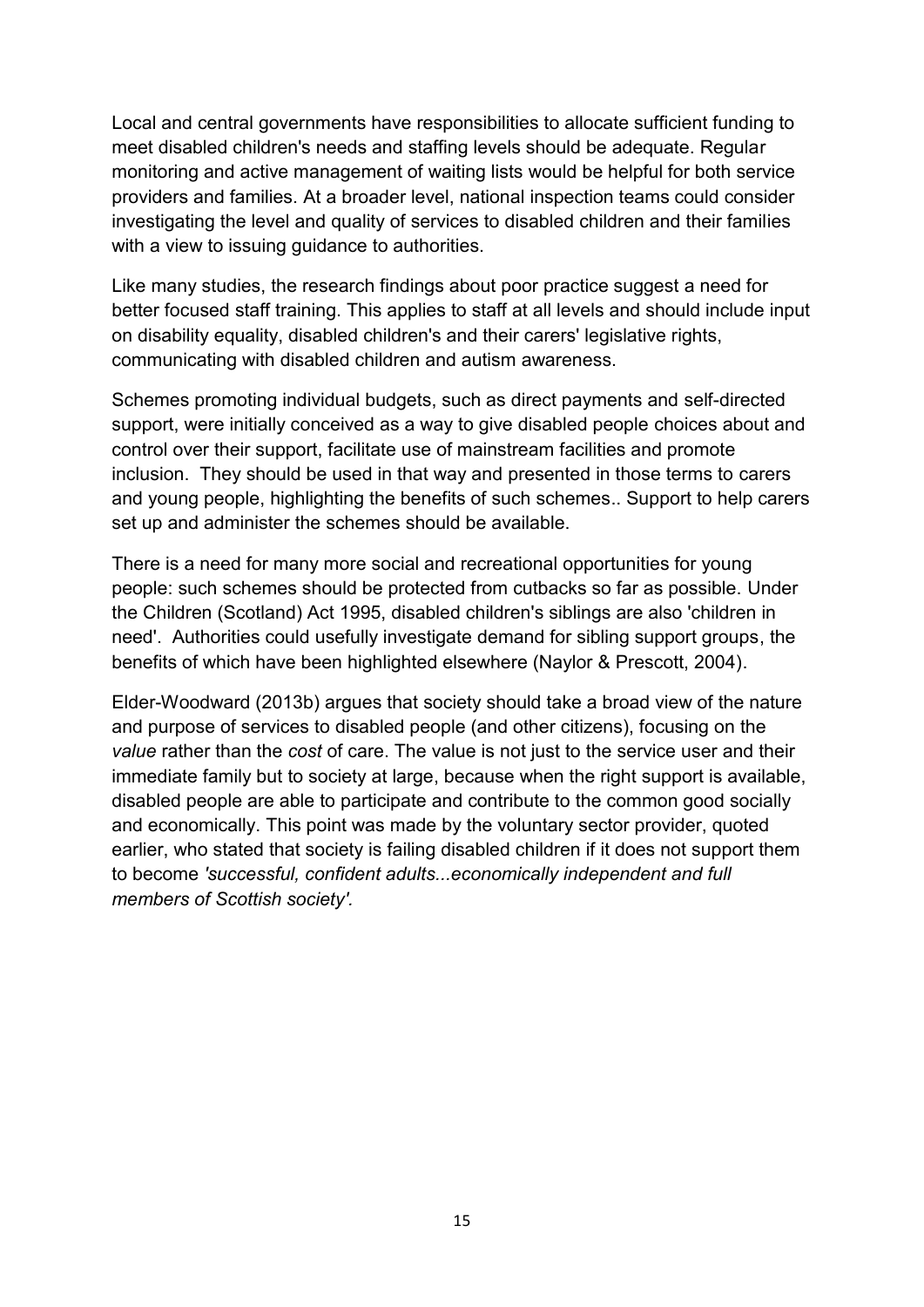# **References**

Action for Children. (2013). *The Red Book 2013: Children under Pressure*. [http://www.actionforchildren.org.uk/media/7562887/red-book-2013.pdf.](http://www.actionforchildren.org.uk/media/7562887/red-book-2013.pdf) [Accessed 17 January 2014].

[Stalker,K.](http://www.strath.ac.uk/humanities/courses/socialwork/staff/stalkerkirstenprof/) MacDonald C., King C., McFaul F., Young C., Hawthorn M., Patrizio L. (2013). *["It always comes down to money": recent changes in service provision to](http://strathprints.strath.ac.uk/45037/)  [disabled children, young people and their families in Scotland.](http://strathprints.strath.ac.uk/45037/)* http://www.sccyp.org.uk/publications/disability [Accessed 5 August 2014].

Braun, V. and Clarke, V. (2006). Using thematic analysis in psychology. *Qualitative Research in Psychology,* 3, 2, pp 77-101.

Christie, C. (2011). *Report on the Future Delivery of Public Services.* Scottish Government. [http://www.scotland.gov.uk/About/Review/publicservicescommission.](http://www.scotland.gov.uk/About/Review/publicservicescommission) [Accessed 17 January 2014].

Dean, J (2003). *Disabled Young Adults and the Parental Home*. York: Joseph Rowntree Foundationhttp://www.jrf.org.uk/sites/files/jrf/973.pdf. *f*indings 973. [Accessed 3 March 2014].

Department of the Environment, Transport and the Regions (1998) *Modernising Local Government* http://www.local.odpm.gov.uk/bv/improvbv/improvbv.pdf [Accessed 6 March 2014].

Dezhao, C. (undated).*The Decline of the US Economy: A historical comparison. Chinese Institute of International Studies.* [http://www.ciis.org.cn/english/2011-](http://www.ciis.org.cn/english/2011-11/18/content_4635120.htm) [11/18/content\\_4635120.htm.](http://www.ciis.org.cn/english/2011-11/18/content_4635120.htm) [Accessed 4 March 2014].

Diamond, P. and Lodge, G. (2013). *European Welfare States after the Crisis*. London: Policy Network. [http://www.policy](http://www.policy-network.net/publications_detail.aspx?ID=4320)[network.net/publications\\_detail.aspx?ID=4320.](http://www.policy-network.net/publications_detail.aspx?ID=4320) [Accessed 17 January 2014].

Duffy, S. (2013). *A Fair Society? How the cuts target disabled people.* London: The Centre for Welfare Reform. [http://www.centreforwelfarereform.org/library/type/pdfs/a](http://www.centreforwelfarereform.org/library/type/pdfs/a-fair-society1.html)[fair-society1.html.](http://www.centreforwelfarereform.org/library/type/pdfs/a-fair-society1.html) [Accessed 17 January 2014].

Elder-Woodward, J. (2013a). *A Consultation on the Future Use of Resources devolved following the UK Government's Decision to Close the Independent Living Fund*. Personal response.

Elder-Woodward, J. (2013b). Independent living: the frontier of communitarian welfare? *Disability & Society*, 28, 2, pp274-278.

Ferguson, I. and Woodward, R. (2009). *Radical Social Work in Practice: Making a Difference*. Bristol: Policy Press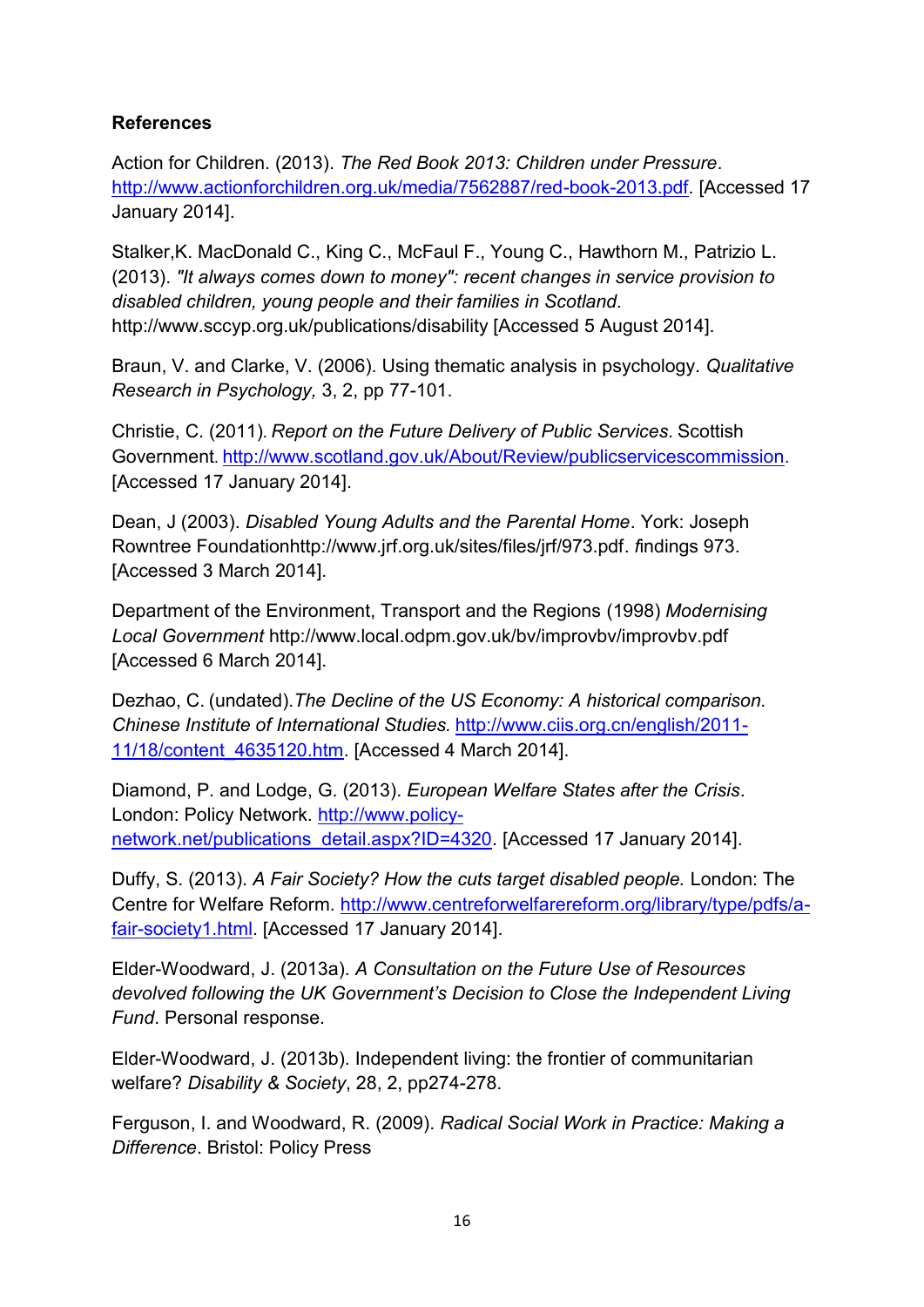Fletcher, K. (2000). Best Value. in (ed.) M. Davies. *The Blackwell Encyclopaedia of Social Work.* Oxford: Blackwell.

Harlow, E., Berg, E., Barry, J. and Chandler J. (2012). Neoliberalism, managerialism and the reconfiguring of social work in Sweden and the United Kingdom. *Organisation,* 20, 4, pp 534-550.

Hopwood, O. and Pharaoh, R. (2012). *Families at the Frontline: Local spending on children's services in austerity.* London: Family and Parenting Institute. http://www.familyandparenting.org/Resources/FPI/Documents/FPI\_1715\_Publication \_WEB%20pdf%20(3).pdf. [accessed 3 March 2014]

Jones, L., Bellis, M.A., Wood, S., Hughes, K., McCoy, E., Eckley, L. et al. (2012). Prevalence and risk of violence against children with disabilities: a systematic review and meta-analysis of observational studies. *The Lancet,* 380, 9845, pp 899-907.

Lancaster, B. (2012). *Social Work Services for Disabled Children and Young People and their Families: Assessment and eligibility*. Edinburgh: Scotland's Commissioner for Children and Young People.

[http://www.sccyp.org.uk/downloads/Adult%20Reports/sh\\_Elig\\_Crit\\_FINAL\\_SCCYP\\_](http://www.sccyp.org.uk/downloads/Adult%20Reports/sh_Elig_Crit_FINAL_SCCYP_REPORT_29_oct.pdf) REPORT 29 oct.pdf. [Accessed 17 January 2014].

Larkins, C., Thomas, N., Judd, D. and 16 other authors*. "We Want to Help People See Things Our Way": A rights-based analysis of disabled children's experience living with low income.* London: The Children's Commissioner for England. [http://www.childrenscommissioner.gov.uk/content/publications/content\\_729.](http://www.childrenscommissioner.gov.uk/content/publications/content_729) [Accessed 17 January 2014].

Morris, J. (2011). *Rethinking Disability Policy*. York: Joseph Rowntree Foundation. [http://www.jrf.org.uk/publications/rethinking-disability-policy.](http://www.jrf.org.uk/publications/rethinking-disability-policy) [Accessed 17 January 2014].

Naylor, A. and Prescott, P (2004). Invisible children? The need for support groups for siblings of disabled children. *British Journal of Special Education*, 31, 4, pp199-206.

Pemberton, C. (2013) Community Care survey exposes how rising thresholds are leaving children in danger. *Community Care.* November 19. http://www.communitycare.co.uk/2013/11/19/community-care-survey-exposes-risingthresholds-leaving-children-danger/. [Accessed 3 March 2013].

Rawls, J. (1970). *Theories of Justice.* Cambridge, MA: Oxford University Press. Scottish Government. (2013).*Scottish Budget: Draft Budget 2014-15.* [http://www.scotland.gov.uk/Publications/2013/09/9971.](http://www.scotland.gov.uk/Publications/2013/09/9971) [Accessed 17 January 2014].

Scottish Office (1995)*Scotland's Children:The Children (Scotland) Act 1995 Regulations and Guidance*: *Volume 1 Support and Protection for Children and Their*